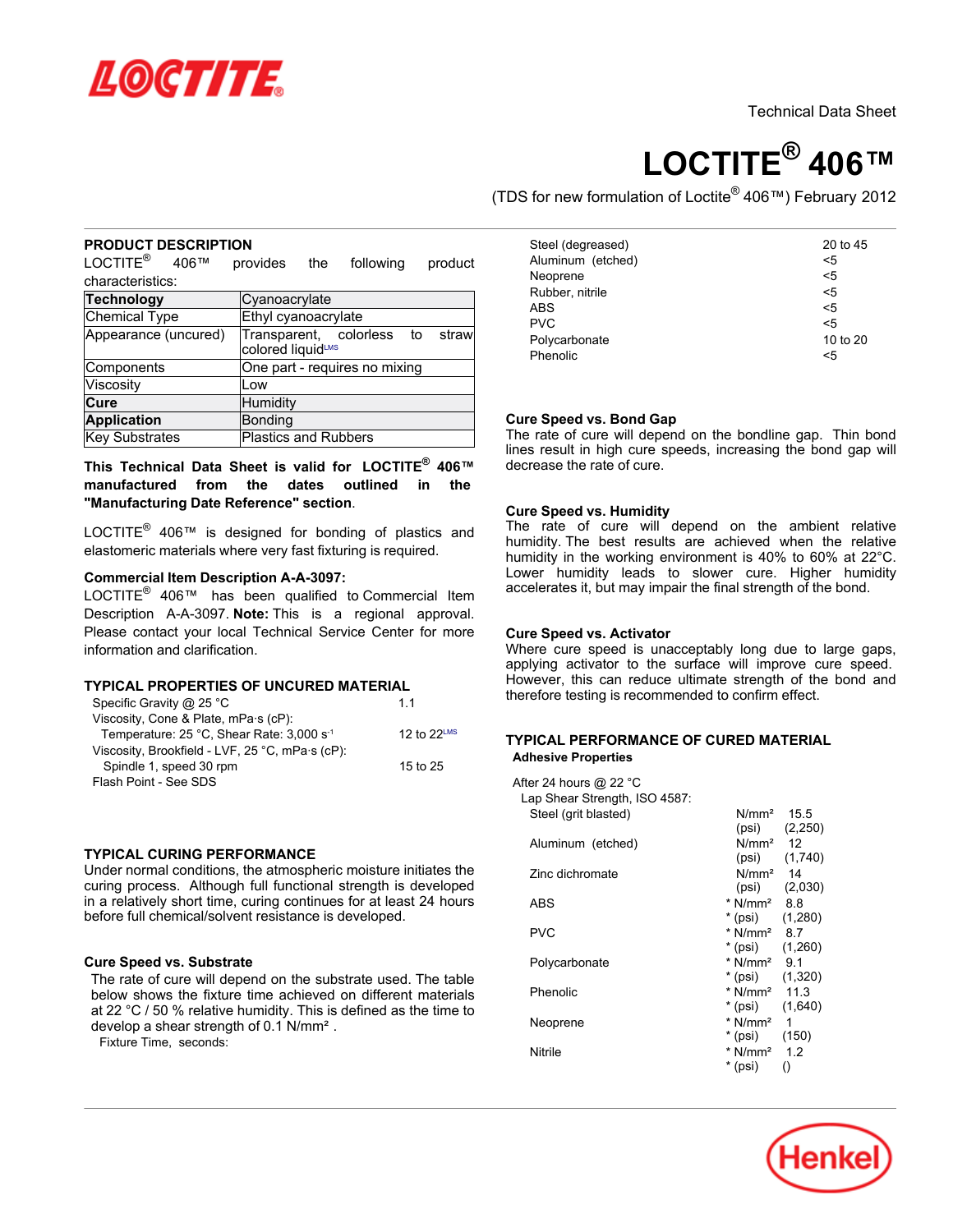| Block Shear Strength, ISO 13445:                                            |                                                              |
|-----------------------------------------------------------------------------|--------------------------------------------------------------|
| Polycarbonate                                                               | $N/mm^2$ 13.1<br>$(psi)$ $(1,900)$                           |
| <b>ABS</b>                                                                  | * $N/mm^2$ 23.7                                              |
| <b>PVC</b>                                                                  | $*(psi)$ $(3,440)$<br>N/mm <sup>2</sup> 1.8<br>$(psi)$ (260) |
| <b>Phenolic</b>                                                             | * $N/mm^2$ 13.8<br>* (psi) (2,000)                           |
| * substrate failure                                                         |                                                              |
| Tensile Strength, ISO 6922:<br>Buna-N                                       | N/mm <sup>2</sup> 13<br>$(psi)$ $(1,890)$                    |
| After 10 seconds @ 22 $^{\circ}$ C<br>Tensile Strength, ISO 6922:<br>Buna-N | $N/mm^2 \geq 6.9$ <sup>LMS</sup><br>(psi)<br>(≥1,000)        |

# **TYPICAL ENVIRONMENTAL RESISTANCE**

Cured for 1 week @ 22 °C Lap Shear Strength, ISO 4587: Mild Steel (grit blasted)

## **Hot Strength**



# **Heat Aging**

Aged at temperature indicated and tested @ 22 °C



# **Chemical/Solvent Resistance**

Aged under conditions indicated and tested @ 22 °C.

|              |    |       | % of initial strength |       |
|--------------|----|-------|-----------------------|-------|
| Environment  | °C | 100 h | 500h                  | 1000h |
| Motor oil    | 40 | 100   | 85                    | 70    |
| Gasoline     | 22 | 90    | 100                   | 95    |
| Water        | 22 | 55    | 70                    | 70    |
| Water/glycol | 22 | 85    | 75                    | 80    |
| Ethanol      | 22 | 105   | 105                   | 100   |
| Isopropanol  | 22 | 120   | 110                   | 120   |
| 98% RH       | 40 | 50    | 60                    | 45    |

## **Chemical/Solvent Resistance**

Aged under conditions indicated and tested @ 22°C. Lap Shear Strength, ISO 4587, Polycarbonate

|             |    |       | % of initial strength |        |
|-------------|----|-------|-----------------------|--------|
| Environment | °C | 100 h | 500 h                 | 1000 h |
| lAir        | 22 | 100   | 100                   | 105    |
| 198% RH     | 40 | 85    | 90                    | 85     |

## **GENERAL INFORMATION**

**This product is not recommended for use in pure oxygen and/or oxygen rich systems and should not be selected as a sealant for chlorine or other strong oxidizing materials.**

**For safe handling information on this product, consult the Safety Data Sheet (SDS).**

# **Directions for use:**

- 1. Bond areas should be clean and free from grease. Clean all surfaces with a Loctite® cleaning solvent and allow to dry.
- 2. To improve bonding on low energy plastic surfaces, Loctite<sup>®</sup> Primer may be applied to the bond area. Avoid applying excess Primer. Allow the Primer to dry.
- 3. LOCTITE® Activator may be used if necessary. Apply it to one bond surface (do not apply activator to the primed surface where Primer is also used). Allow the Activator to dry.
- 4. Apply adhesive to one of the bond surfaces (do not apply the adhesive to the activated surface). Do not use items like tissue or a brush to spread the adhesive. Assemble the parts within a few seconds. The parts should be accurately located, as the short fixture time leaves little opportunity for adjustment.
- 5. LOCTITE<sup>®</sup> Activator can be used to cure fillets of product outside the bond area. Spray or drop the activator on the excess product.
- 6. Bonds should be held fixed or clamped until adhesive has fixtured.
- 7. Product should be allowed to develop full strength before subjecting to any service loads (typically 24 to 72 hours after assembly, depending on bond gap, materials and ambient conditions).